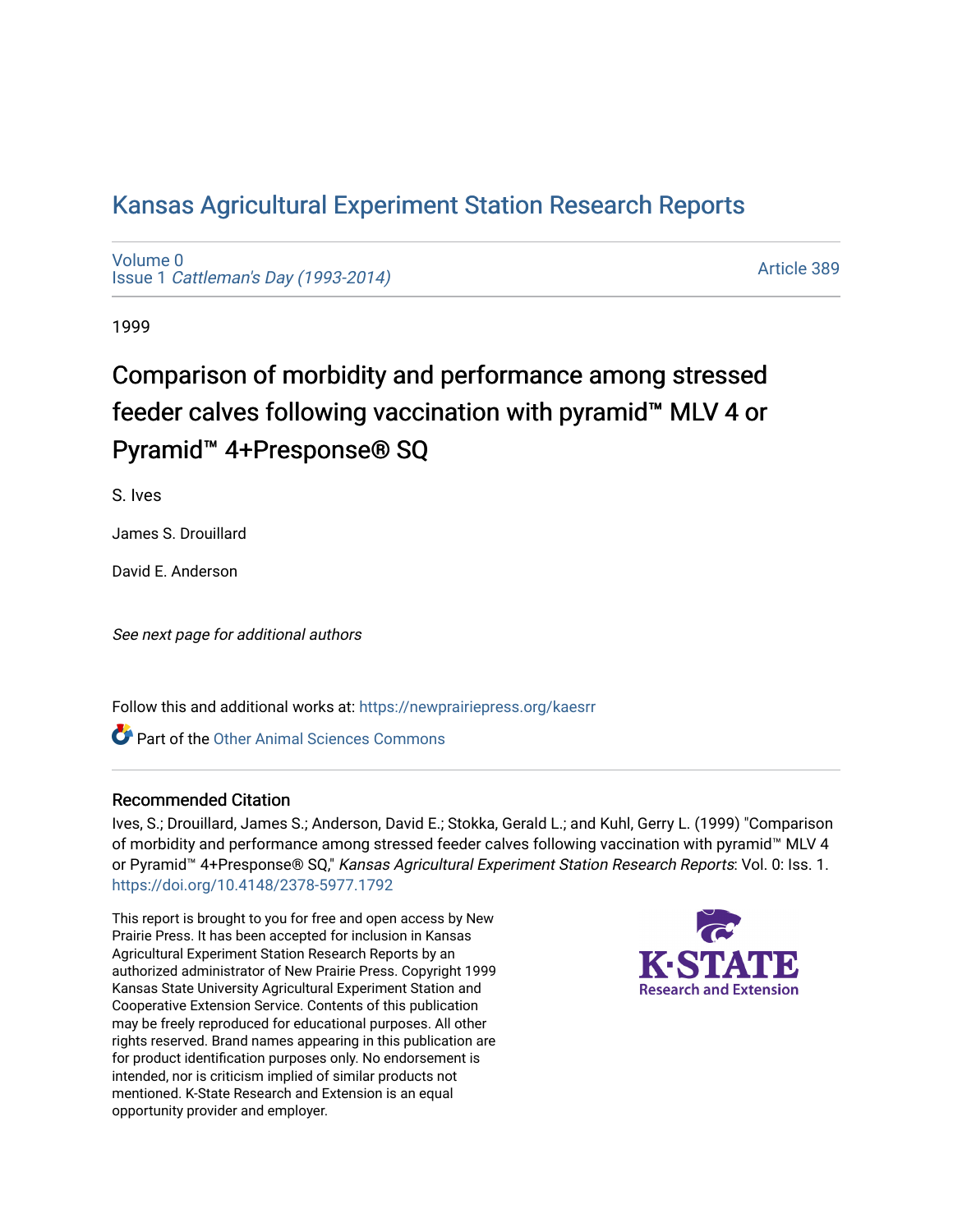# Comparison of morbidity and performance among stressed feeder calves following vaccination with pyramid™ MLV 4 or Pyramid™ 4+Presponse® SQ

## Abstract

A study was conducted to compare performance, morbidity, retreatment percent, and mortality in stressed heifer calves during the receiving and growing phases after receiving either Pyramid™ MLV 4 or Pyramid™ 4+Presponse® SQ on arrival at a feedlot research facility. Vaccination with Pyramid 4+Presponse SQ (a 4-way viral modified live vaccine with a Pasteurella haemolytica bacterin-toxoid) tended to reduce the incidence of bovine respiratory disease  $(P=.2)$  and reduced retreatment rate  $(P<.06)$ .

## Keywords

Cattlemen's Day, 1999; Kansas Agricultural Experiment Station contribution; no. 99-339-S; Report of progress (Kansas State University. Agricultural Experiment Station and Cooperative Extension Service); 831; Beef; Morbidity; Performance; Feeder calves; Pyramid™ MLV 4; Pyramid™ 4+Presponse® SQ

## Creative Commons License



This work is licensed under a [Creative Commons Attribution 4.0 License](https://creativecommons.org/licenses/by/4.0/).

#### Authors

S. Ives, James S. Drouillard, David E. Anderson, Gerald L. Stokka, and Gerry L. Kuhl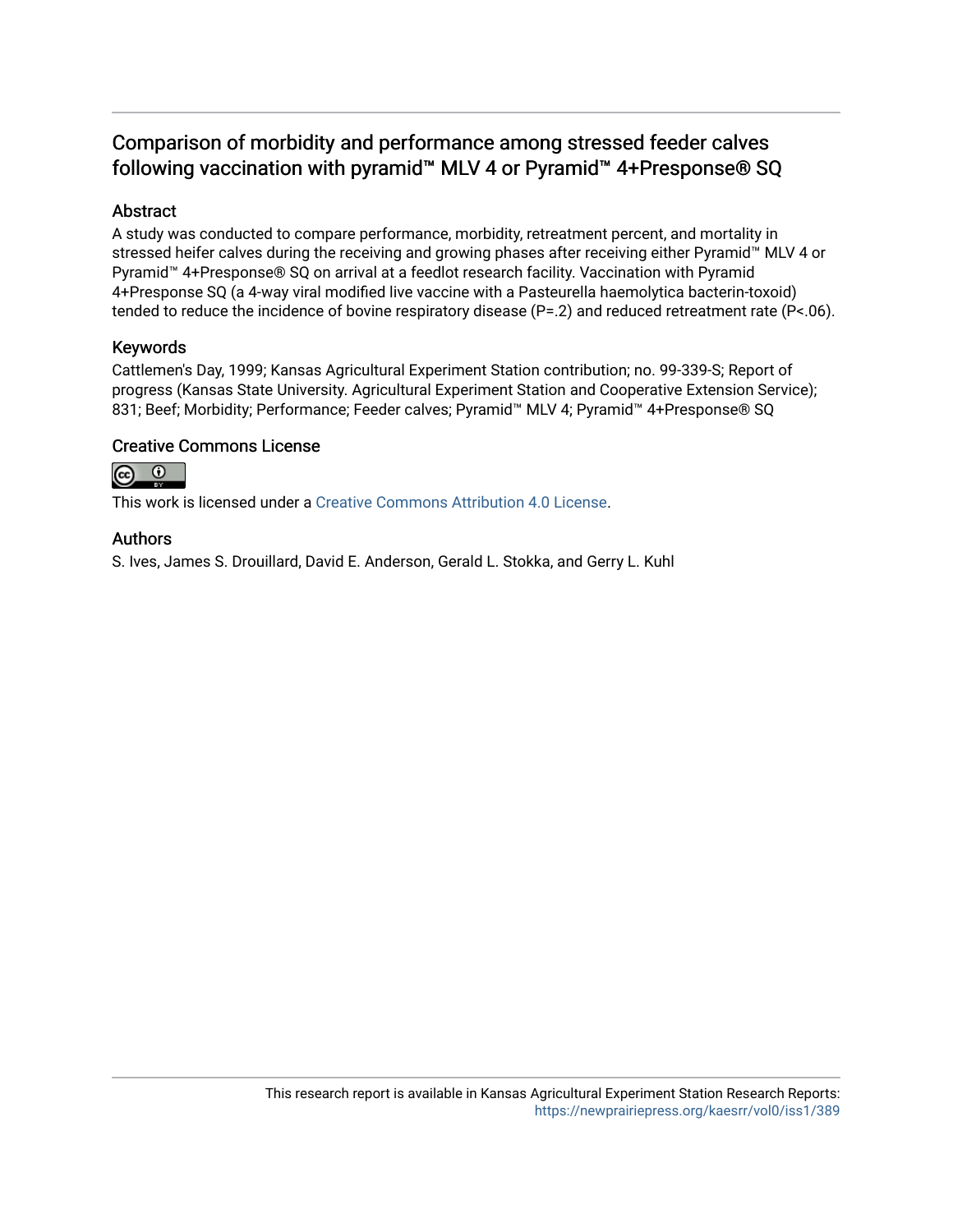#### **COMPARISON OF MORBIDITY AND PERFORMANCE AMONG STRESSED FEEDER CALVES FOLLOWING VACCINATION WITH PYRAMID™ MLV 4 OR PYRAMID™ 4+PRESPONSE® SQ**

*S. Ives, J. Drouillard, D. Anderson, G. Stokka, and G. Kuhl*

#### **Summary**

A study was conducted to compare performance, morbidity, retreatment percent, and mortality in stressed heifer calves during the receiving and growing phases after receiving either Pyramid™ MLV 4 or Pyramid™ 4+Presponse® SQ on arrival at a feedlot research facility. Vaccination with Pyramid 4+Presponse SQ (a 4-way viral modified live vaccine with a *Pasteurella haemolytica* bacterin-toxoid) tended to reduce the incidence of bovine respiratory disease  $(P=2)$  and reduced retreatment rate (P<.06).

#### I**ntroduction**

Respiratory disease has major economic significance for the beef industry, with estimated losses approaching \$600 million annually. Efforts to reduce the incidence of respiratory disease have not resulted in major declines in losses from this disease complex. The production and marketing systems employed in the beef industry can have a significant influence on susceptibility to disease in confinement feeding operations. Viral vaccines are essential to reducing the morbidity that occurs in calves soon after arrival in feedlots. Protecting against this viral challenge should result in fewer pulls, less mortality, and improved performance in the first 28 days.

*Pasteurella haemolytica* serotype A1 is the most commonly identified bacterial pathogen involved in bovine respiratory disease early in the receiving period. Vaccination might abate this challenge, thereby improving feed intake, rate of gain and feed efficiency, while decreasing the risk of death loss.

The present study was conducted to evaluate feed intake, weight gain, feed efficiency, morbidity, retreatment percentage, and mortality of heifers vaccinated using each of two modified live vaccines, one of which contained the *Pasteurella haemolytica* bacterin-toxoid. Performance during the postreceiving period also was evaluated.

#### **Experimental Procedures**

This study was conducted at the KSU Beef Cattle Research Center in Manhattan, Kansas, and was initiated on September 4, 1997. The receiving period was 28 days and was followed by a growing period of 102 days.

Three hundred twenty four weaned heifer calves (avg wt 500 lb) were purchased from sale barns in Arkansas and trucked to Manhattan. Upon arrival at the feedlot, each load was placed into a large pen and offered ad libitum access to clean water and long-stem prairie hay. Approximately 24 hours after arrival, weight and rectal temperature were recorded for each heifer. Heifers were worked through the processing facility at random and uniquely identified with numbered ear tags during initial processing. Each heifer was implanted with Synovex<sup>®</sup>-H and treated for internal and external parasites using Synanthic® oral drench and CyLence® pour-on. Additionally, heifers were vaccinated against common clostridial diseases using a subcutaneous injection of Fortress® -7. Experimental treatments consisted of subcutaneous injections of Pyramid MLV 4 (4-way viral vaccine) or Pyramid 4+Presponse SQ (4-way viral plus *Pasteurella* toxoid). During processing, heifers were sorted by their respective treatments into groups of six head,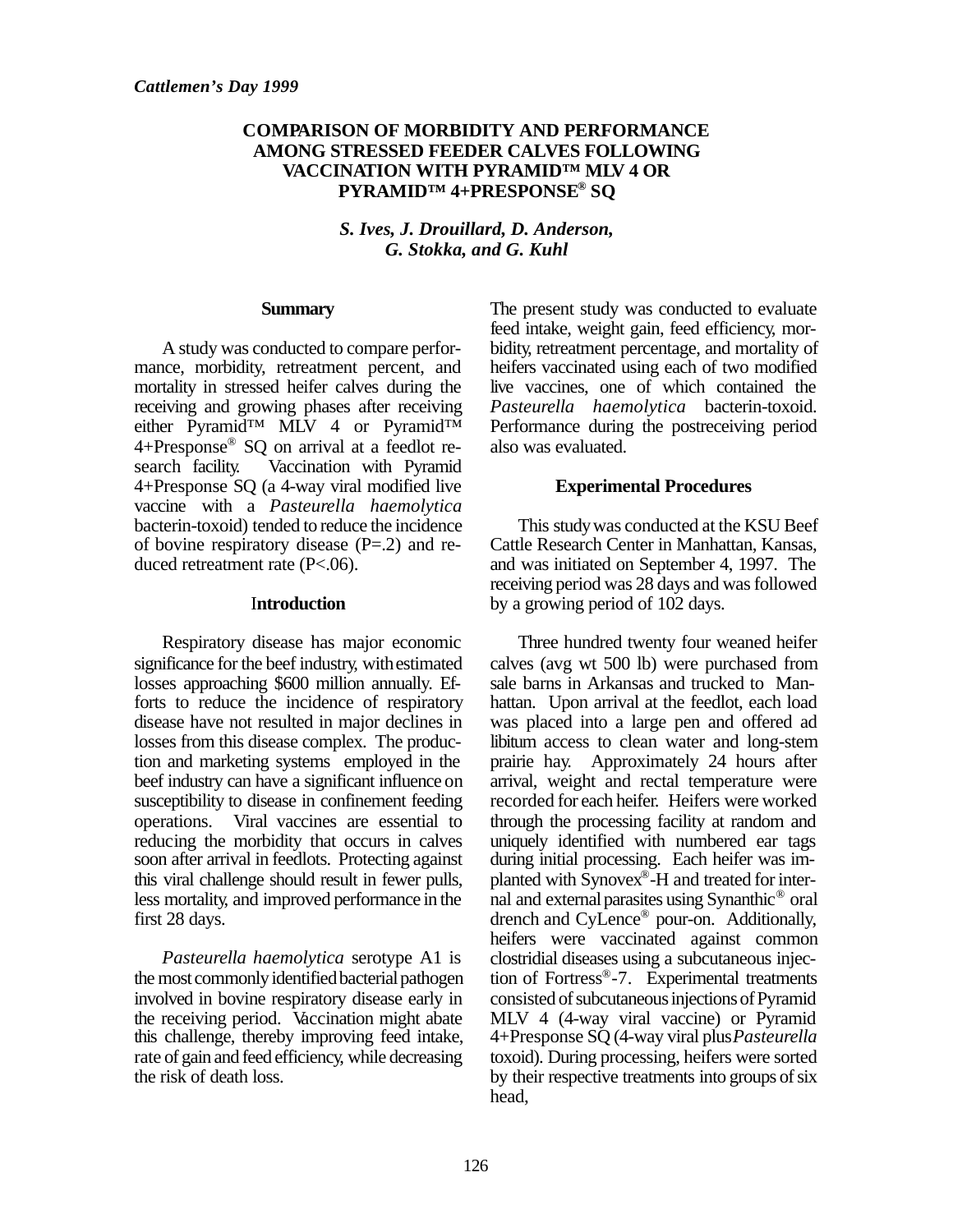with a total of 27 pens per vaccination treatment. Groups were placed into partially covered, concrete surface pens  $(14' \times 28')$  where they were fed throughout the 28-day receiving period and subsequent growing period.

Heifers were fed a common starter ration during the receiving period. Bunks were read at approximately 6:00 a.m., at which time the amount of feed to be offered at the next feeding was determined. Heifers were fed once daily.

Heifers that exhibited clinical signs of respiratory disease, including depression, lethargy, anorexia, coughing, rapid breathing, and nasal and (or) ocular discharge, were identified each morning. Morbid heifers received a subcutaneous injection of tilmicosin (Micotil®) at a dosage of 1.5 ml/cwt and were returned to their original pen. When necessary, this treatment was repeated after 48 hours. Therapy for third-time treatments was a combination of Biomycin™ 200 and Tylosin™ 200, administered intramuscularly at 6 and 5 ml/cwt, respectively.

Upon completion of the 28-day receiving period, chronically ill and (or) lame animals were removed from the experiment. The remaining calves were allotted, on a pen basis, to each of nine dietary treatments in the subsequent growing period. Nutritional regimens were applied uniformly across vaccination treatments, thus making it possible to monitor growing performance of the two vaccination treatments.

#### **Results and Discussion**

Performance and health data of the heifers during the receiving and growing periods are summarized in Table 1. Average dry matter intake was similar  $(P=.28)$  for calves vaccinated with Pyramid and Pyramid+Presponse. Likewise, feed efficiency and daily gain were similar  $(P>0.8)$  for the two groups. The percentage pulled and treated for respiratory disease tended  $(P=0.2)$  to be less when heifers were vaccinated with Pyramid+Presponse compared to Pyramid alone. Fewer animals required retreatment if vaccinated with Pyramid+Presponse (P=.06). The percentage of animals classified as chronically ill (i.e., three or more therapeutic treatments) was not significantly different for the two vaccine treatments (P=.22). Mortality rate  $(<2\%)$  was not different for the two vaccine treatments. Vaccine treatment also had no carryover effects on gain during the subsequent growing period.

Figure 1 illustrates the epidemic curve for respiratory disease in heifers during the 28-day receiving period. The peak prevalence occurred approximately 3 to 6 days after arrival in the feedlot and followed a similar pattern for Pyramid and Pyramid+Presponse groups. Figure 2 shows the cumulative respiratory morbidity percentage over the 28-day receiving period. The Pyramid+ Presponse heifers had fewer pulls, especially earlier in the receiving period (P<.1), but the responses converged until day 23, at which time no statistical difference was found for the two treatments (P=.2). Figure 3 illustrates the cumulative retreatments for the two vaccine regimens. By day 13 of the study, a significant divergence of the two treatments had occurred, with the Pyramid+Presponse heifers needing fewer retreatments.

Although the Pyramid+Presponse treatment tended to reduce morbidity and to statistically improve retreatment percentage, performance was not altered (Table 1). We speculate that performance and health responses to the two vaccines might be different, if they were used in stressed heifers that do not break with disease until later in the receiving period.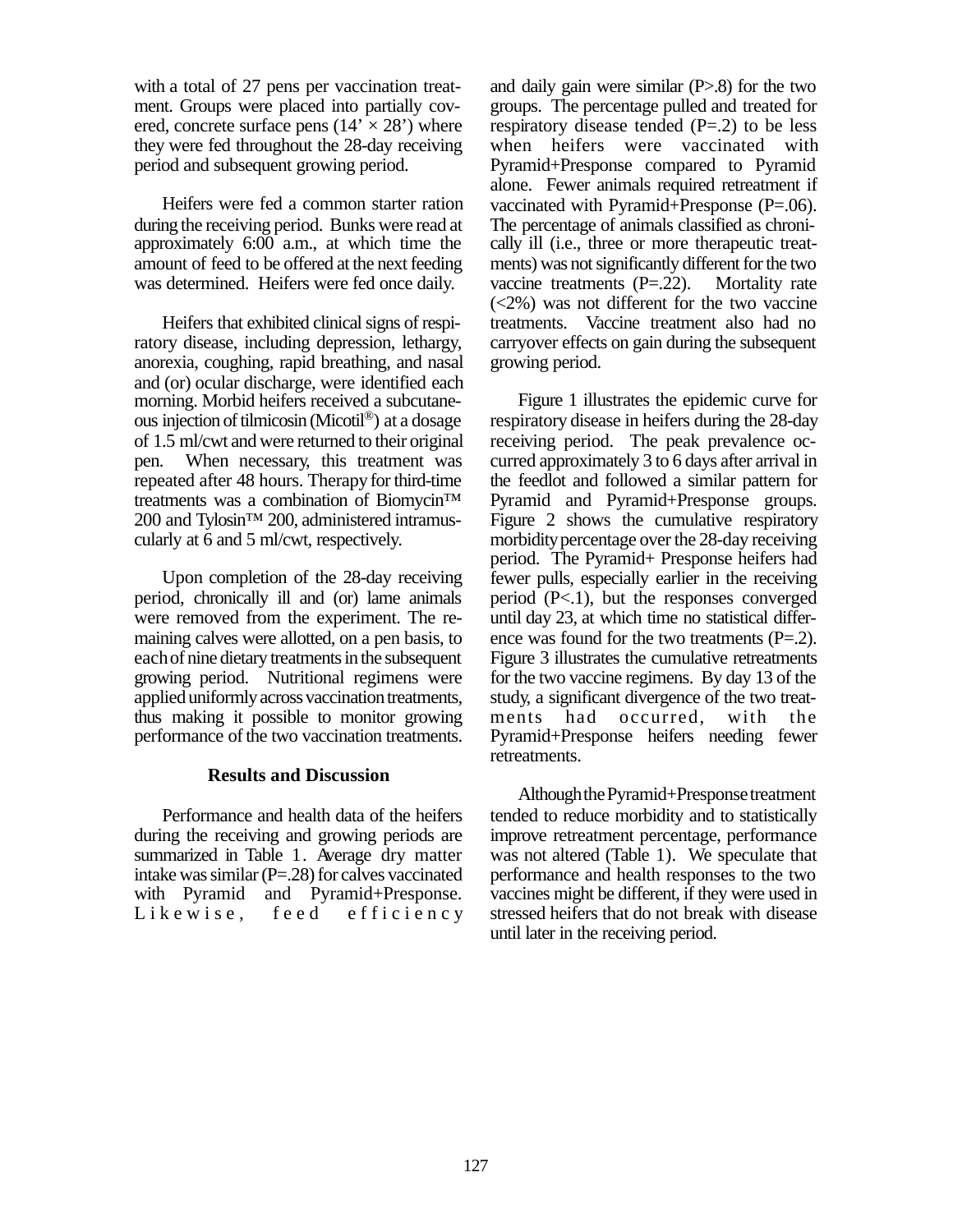| Item                       | Pyramid <sup>@</sup> MLV-4 | Pyramid <sup>@</sup> -4 + Presponse | <b>SEM</b> |
|----------------------------|----------------------------|-------------------------------------|------------|
| Pens (head/pen)            | 27(6)                      | 27(6)                               |            |
| Initial weight, lb         | 496.3                      | 495.2                               | 2.8        |
| Dry matter intake, lb/day  | 9.2                        | 9.5                                 | $\cdot$ .2 |
| Feed efficiency            | 6.15                       | 5.84                                | .94        |
| Gain, lb/day               | 1.60                       | 1.66                                | .24        |
| Gain, lb/day (deads out)   | 2.07                       | 2.03                                | .12        |
| Pulls, %                   | 46.3                       | 37.0                                | 4.7        |
| Retreats, % <sup>b</sup>   | 10.5                       | 4.3                                 | 2.3        |
| Chronics, %                | 4.3                        | 1.85                                | 1.4        |
| Deads, %                   | 1.85                       | 1.85                                | 1.1        |
|                            |                            |                                     |            |
| Growing gain, lb/day       |                            |                                     |            |
| (deads & chronics removed) | 1.60                       | 1.57                                | .04        |

**Table 1. Performance of Stressed Heifer Calves during the Receiving and Growing Periods as Affected by Vaccine <sup>a</sup>**

<sup>a</sup> Least-squares means.

<sup>b</sup> Pyramid different than Pyramid +Presponse, P<.06.



**Figure 1. Animals Pulled for Respiratory Disease vs. Days after Arrival.**